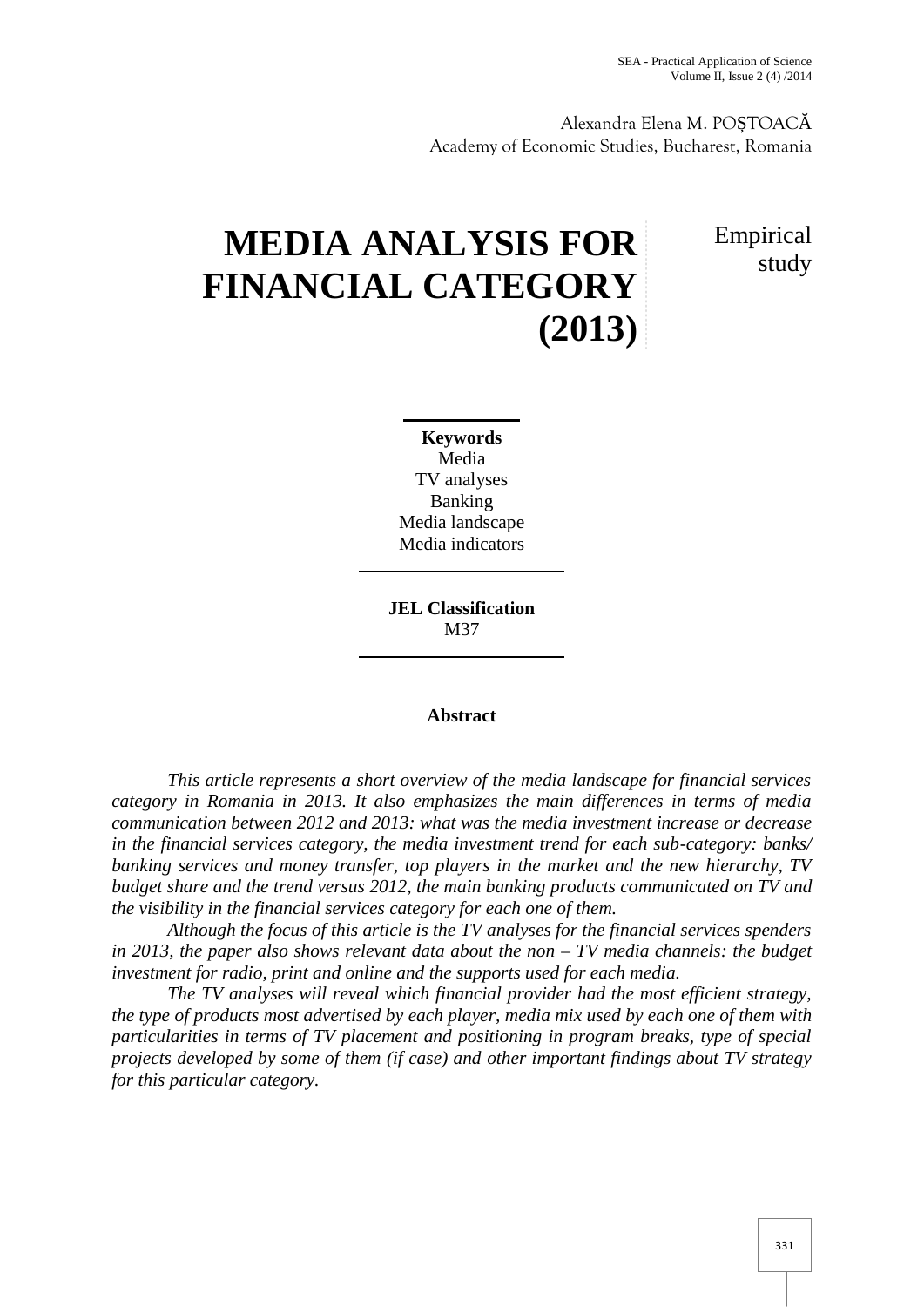#### **Introduction**

The first important step for any communication specialist in developing a media strategy is to analyze the category for that product or service that he intends to promote.

This analysis can start with the current state of the economy in the country where the product/ service would be communicated later, the economic trends and the manner in which that particular category can be influenced.

After that, the analyses focuses on a particular category from the media point of view. The first aspect take into account is the budget investment, so every analyses should answer on the following questions: what is the budget share of the category on the whole media investment budget from that country? What trend did it follow for the past years?

What tendencies are to be followed in the next period? Is it a crowded category with many players or are there only few in the communication field? Which are the most important players? Are the media channels they use the same for everyone or do they have different media strategies? What kind of strategies do they use: continuous strategy (during whole year or most of a year), pulsing strategy or in flights? What kind of product categories does every advertiser communicate?

Only after answering this questions and many others, the media planner can establish a starting point for the media strategy he wants to propose. For example he can decide the optimum budget to be spent by an advertiser in order for it to achieve some goals: either to beat a competitor in terms of visibility, or to reach with the message a number of people at an established frequency or to achieve the sales targets and so on.

This article represents a short overview of the media analysis of the financial category in 2013. Its focus is on TV, but it also refers to the other media: radio, print and online.

The analyses for the banking category is based on 2013 Infosys generated TV audiences.

#### **TV Media Analysis for Financial Category**

Table no.1 (Appendix A) shows the media investment for the players in the financial category, for the following media channels: TV, radio, print and online. BRAT Media Monitor is the source for radio, print and online data, and Kantar Media for TV data. The figures represent the rate card prices (list prices). The net budgets that were actually paid by each one of them are obtained by applying a discount to the rate card prices – this are confident information negotiated by every marketing/ media department.

The financial services are divided in 3 an audience reached important categories: banks & banking services, credit or debit card and money transfer.

The financial services investment increased by 27% in 2013 versus 2012.

Banks and banking services were the only category which increased in terms of budget with 44% versus 2012. Money transfer registered a severe decrease (-66%).

The budget decreases or increases in 2013 versus 2012 for the first 10 players (according with the ranking in 2013) are the following ones: BCR increased with 104%, Provident with 54%, Volksbank decreased with 12%, Bancpost increased with 55%, Raiffeisen with 41%, Kruk decreased with 34%, BRD with 14%, BT increased with 85%, Alpha Bank decreased with 43% and Krom Invest is new on the market (launch campaign).

Banks & banking services are the leading segment among our predefined categories with 90% (increase by 10% versus 2012), followed by credit/debit cards (7%) and money transfer (2.3%).

As the Table no.1 (Appendix A)shows, the highest spender within financial services was BCR, followed by Provident and Volksbank. The average investment in the category is approximately 15 million euros per year (rate card price). The ranking is not the same for every category: for banks & banking services BCR invested the most, for debit or credit card category Bancpost is the main spender and for money transfer category Money Gram leads the top.

The same top 3 players in 2013 as in 2012 but the hierarchy is completely changed: in 2012 the 3<sup>rd</sup> player, BCR, becomes in 2013 leader within total banking.

Provident kept its  $2<sup>nd</sup>$  position while Volksbank, the 2012 leader, lost 2 positions in top.

The Figure No.1 (Appendix B) shows the split between the media channels investment in 2013. TV investment has the most important share, 93%. It is followed by radio, 3%, online2% and print, 2%.

The TV budget share increased in 2013 versus 2012 by 2%.

Figure No.2 (Appendix B) reveals that top 10 advertisers used mainly TV (90% share from total TV investments in financial services).

Main radio spenders wereVolksbank, ING and BRD. These 3 summarized 31% from total Radio spending.

Print is best represented within Millenium, Cetelem and Mastercard media mix. Online top spenders: BCR, ING, Banca Romaneasca & Visa/Mastercard, count for 58% from total online spending.<br>Gross rating point (GRP) is a term used

in advertising to measure the size of by a specific media or schedule(Jones, 1995; Belch&Belch, 2003; Sissors & Boran, 2007; Katz, 2007). GRPs quantify impressions as a percentage of the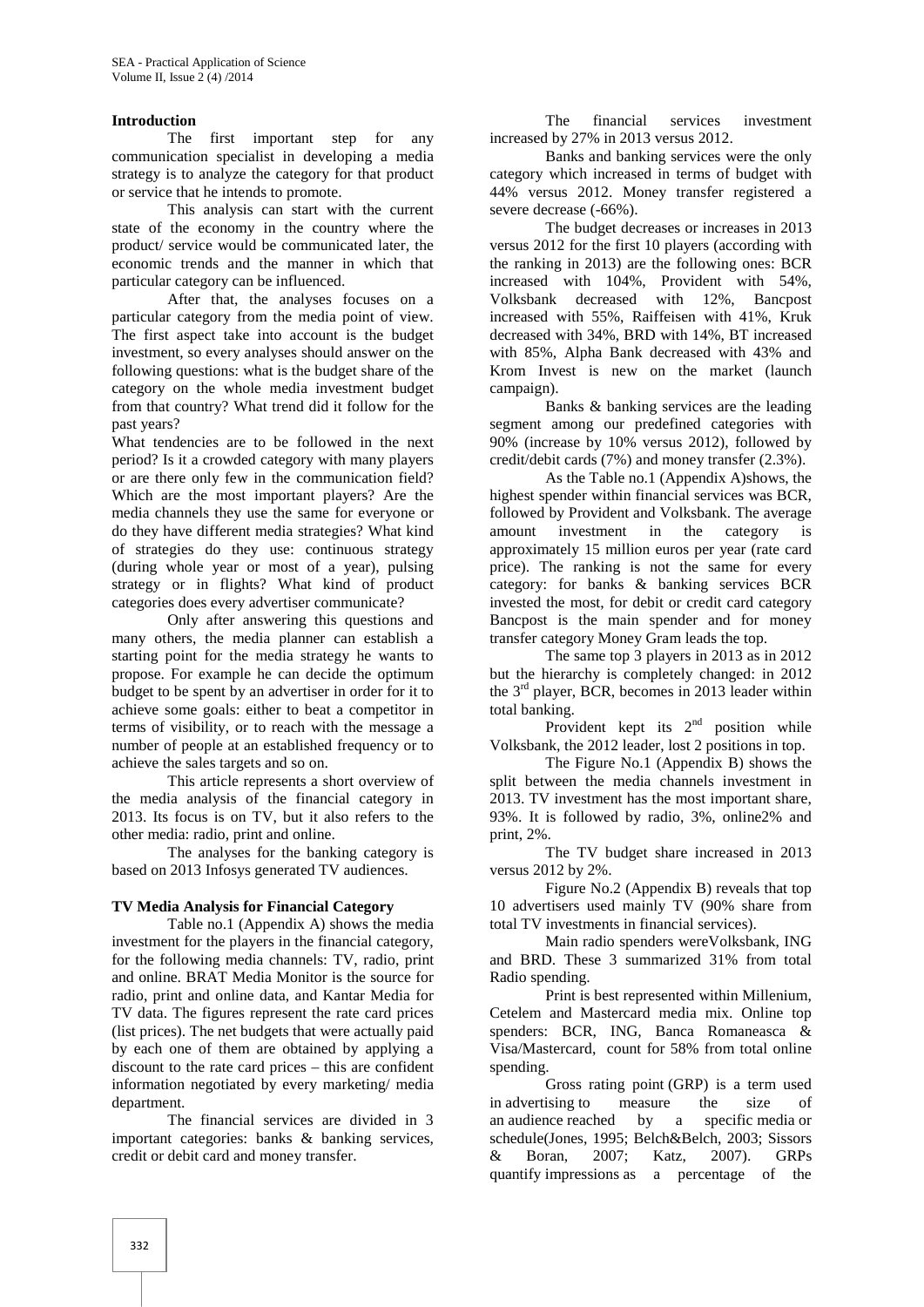population reached rather than in absolute numbers reached (Surmanek, 1996). Target rating points express the same concept, but with regard to a more narrowly defined target audience(Rossiter &Danaker, 1998).

GRPs'30 measures the audience by referring to 30 seconds spot's length. GRPs'30 are considered to be the measure unit for TV campaigns (Ephron, 1997).

In terms of TV planning, GRPs refer to the buying target of every TV station. There are different buying targets establish by each channel (for example: men and women between 18 - 49 years old, from urban area or men and women older than 18 years old from urban area). On the other hand, TRPs refer to clients' target.

In terms of rating points, the highest number of GRPs was delivered by Provident. If we compare the top advertisers from the budget point of view with the top from the GRPs'30 point of view, we will notice that Provident is the main spender on TV, but occupies the second place in the investment top. In Figure no. 3 (Appendix B) Volksbank is the second important player, while in 2013 investment ranking (Table no.1, Appendix A) is placed on the third place.

Kruk and ING use only 30 seconds spots (the number of GRPs is the same with the GRPs'30). Volksbank and BRD have 20 second spot length average, while Provident and Piraeus have an average length spot of 24 seconds (the number of GRP'30 is less than GRPs). None of the analyzed players communicated using spots larger than 30 seconds.

As we can notice in Figure no.4 (Appendix B), the category communication is divided in 17 segments, more that in 2012. Bancpost and Raiffeisen have the most cluttered portfolio.

The communication in the category reveals that there are types of products that address narrow and well- defined targets like: pension, pension card, internet & mobile banking.

In 2013, just like in 2012, the most important 5 advertisers in financial services communicated on consumption credits so we can conclude that the general trend for banks was to lend money to people, not to attract deposits from them. Only Alpha Bank, ING and Bank Post communicated on deposits.

The main spender, Provident distributed its 2013 TV investment (@GRPs30) only on consummation credits.

The image campaigns have a small share in terms of GRP'30. (Volksbank and Piraeus are the main players from this point of view).

Consumption Credits lead with 49% SOV30L, followed by Deposits with 10% SOV30L and Credit/Debit cards with 7% SOV30L (SOV means Share of Voice and represents the ratio

between the number of GRP delivered by an advertiser or brand or sub- category and the total number of GRP delivered by all advertisers, all brands or the entire category).

According with Figure no. 5 (Appendix B), all advertisers use big channels (Pro Tv, Antena 1, Kanal D, Prima Tv) when it comes to their media strategy. Unicredit, Piraeus, Provident and BRD deliver more than 70% of the GRP'30 rating point using big stations.

One the other hand, the news stations represent an important segment used by financial advertisers in their communication strategy. Visa International addresses the audience using especially news stations (Realitatea Tv, Romania Tv, B1 Tv and Antena 3).

Krom Invest, BCR and Provident address younger people, so they use music channels in order to deliver an important number of GRP'30.

Small general stations are used by all analyzed players, but especially by Money Gram (~ 14% of GRP'30) and Krom Invest (14,4% of GRP'30).

Alpha Bank has a quite different strategy because  $\sim 14\%$  of GRP'30 are delivered by women stations.

Pro Tv, the station with the highest market share in Romania, is used by all players, but 3: Visa International, Krom Invest and Provident. Antena 1 doesn't represent a TV station from Unicredit, OTP and Money Gram media mix.

### **Limitations**

The limitations of this review mainly refer to the accuracy of secondary data provided by Kantar Media through its soft, InfoSys+. The entire analyses is based on this data. This kind of analyses can be done starting from the audiences delivered by a specialized institution in audience research using specialized tools in audience measurement (people meters).

Another limitation of this article can refer to budget investment for each financial player in 2013. These are amounts estimated from list prices because media budget of each player in the market is confidential.

#### **Conclusion**

This short analyses can represent the starting point for every media specialist or for the marketing specialist of financial institutions in order for them to propose the best strategy to reach the established goals.

It can be clearly noticed which is the media budget investment for the category, which where the results in terms of GRP'30 and very important what were the campaign types taken by every player. The trend is for an increased diversification of the financial products, the communication address narrow targets and tries to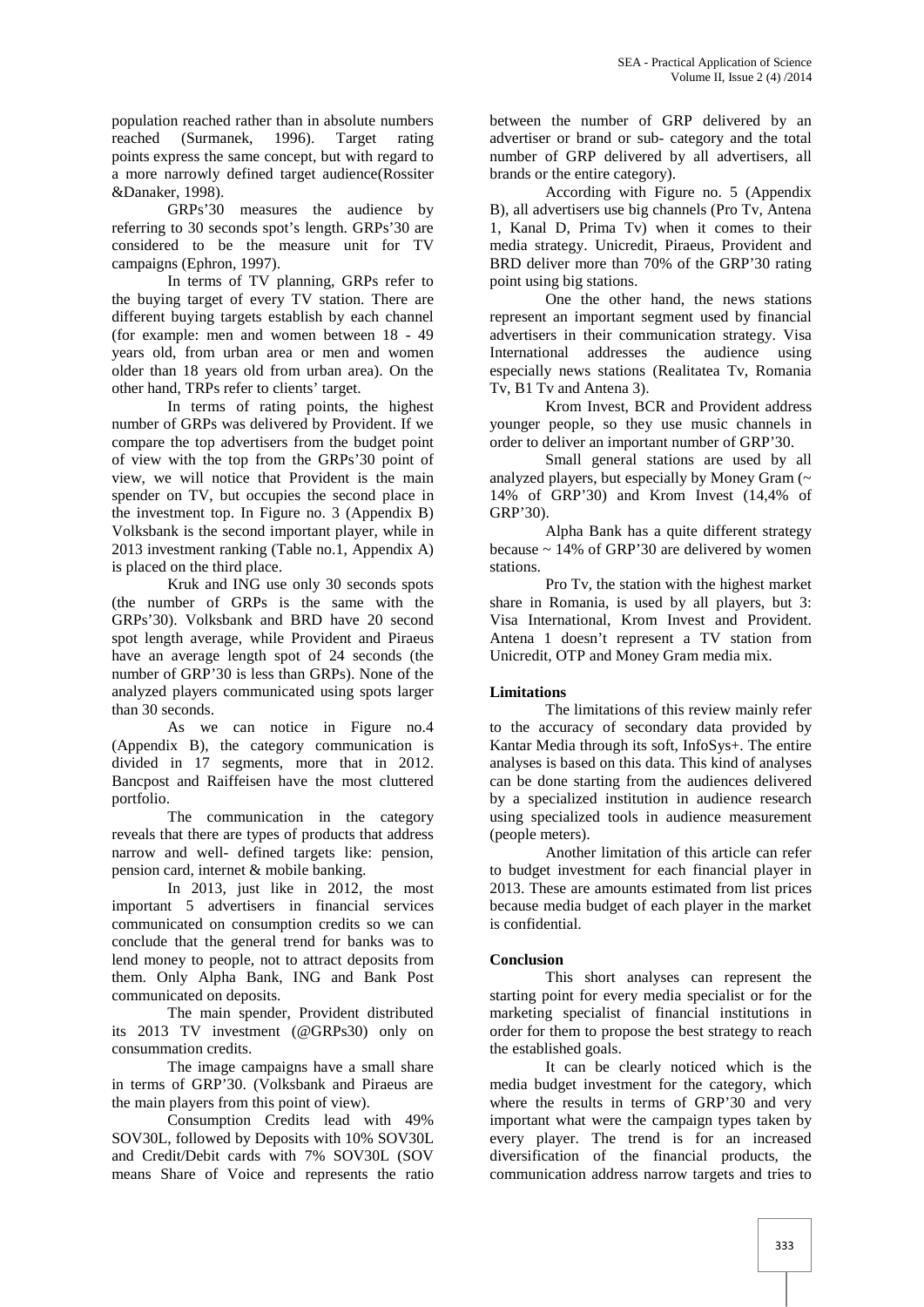give solutions to more specified needs. Although the ranking from the budget point of view has changed from 2012, the top

Spenders are the same. The new player on the market in 2013 was Krom Invest.

The same as in 2012 and 2013 consumption credits represent the main concern. Nevertheless, Alpha Bank and ING and Bancpost focuses on deposit campaigns.

Pro Tv and Antena 1 are the main channels within the competitors TV channel mix. Although OTP, Unicredit and Money Gram don't have Antena 1 in their mix. On the other hand, Visa, Krom and Provident don't have Pro Tv in their media mix.

As a main conclusion, the investment in the category increased from 2012and the tendency of the financial institutions is to have cluttered portfolio with decreasingly focus on image campaigns.

#### **ACKNOWLEDGEMENT**

"This work was supported by the project "Excellence academic routes in the doctoral and postdoctoral research – READ" co-funded from the European Social Fund through the Development of Human Resources Operational Programme 2007- 2013, contract no. POSDRU/159/1.5/S/137926."

#### **References**

- [1] Belch, George E., , 2003, Belch, Michael A. "*Advertising and Promotion*", Sixt Edition; The McGrow-Hill Companies
- [2] Ephron, E. , 1997*, "Recency planning",* Journal of Advertising Research;
- [3] Jones, John Philip. , 1995*, "When Ads Work*", Lexington Books;
- [4] Katz, Helen. , 2007, "*The Media HandBook"*, Lea's Communication Series;
- [5] Sissors, Jack & Baron, Roger, 2002, "*Advertising Media Planning*", Editia a 6-a, The McGraw –Hill Companies;
- [6] Surmanek, Jim, 1996, "*Media Planning*"; Third Edition; Editura NTC Business Books;
- [7] Rossiter, John R. &Danaker, Peter J, 1998, "*Advanced Media Planning*", Springer;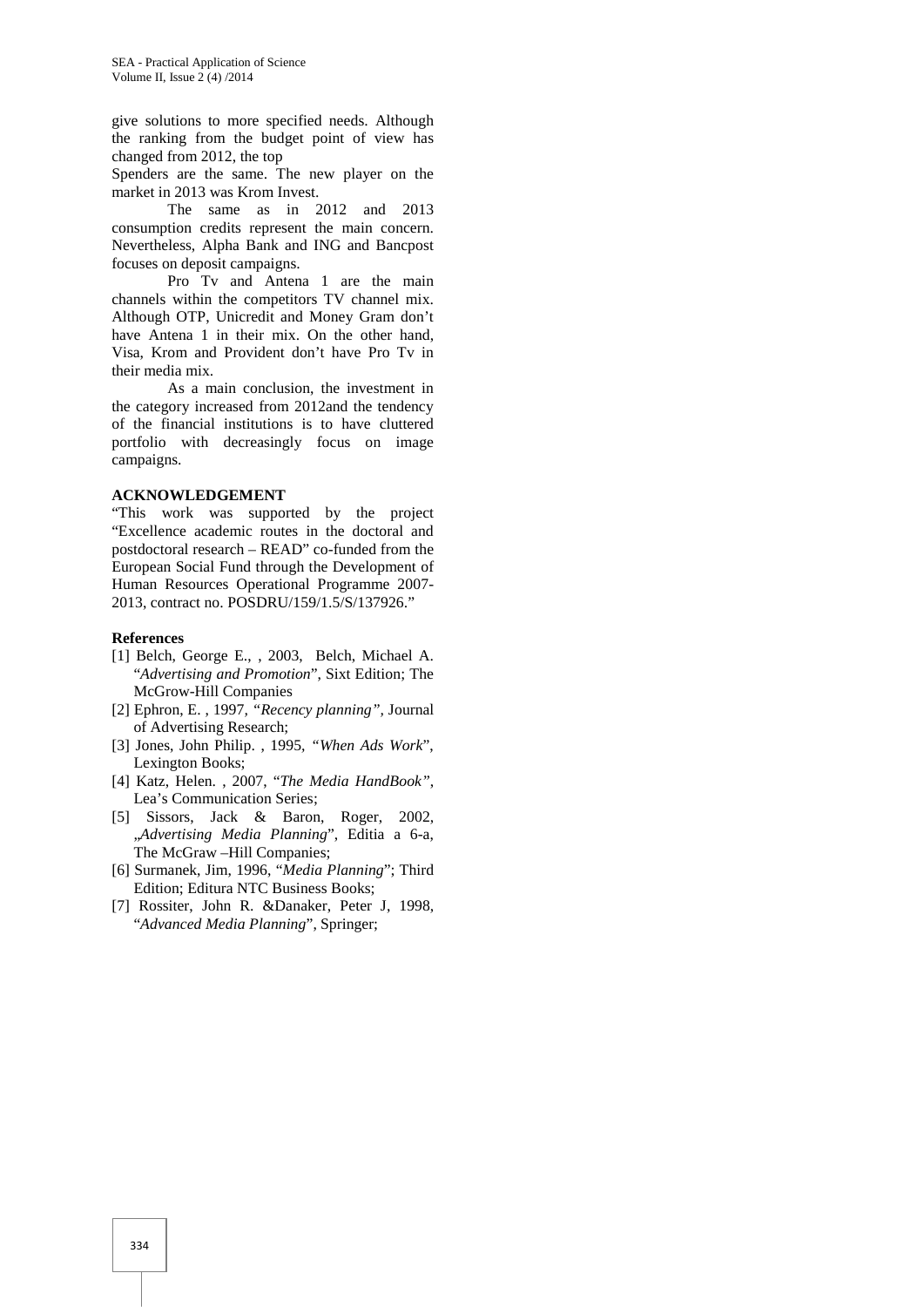## **APPENDIX A**

### **Table No.1**

*Estimated Investment in 2013 for TV, radio print and online*

|                           | 2013                                                    |                                    |                                                    |
|---------------------------|---------------------------------------------------------|------------------------------------|----------------------------------------------------|
| <b>Advertiser</b>         | <b>Banks &amp;</b><br><b>banking</b><br><b>services</b> | <b>Credit/Debit</b><br><b>Card</b> | <b>Money</b><br><b>Transfer</b><br><b>Services</b> |
| <b>BCR</b>                | € 63,946,957                                            | € 11,475                           |                                                    |
| <b>PROVIDENT</b>          | € 56,191,043                                            |                                    |                                                    |
| <b>VOLKSBANK ROMANIA</b>  | € 32,420,897                                            |                                    |                                                    |
| <b>BANCPOST</b>           | € 26,690,929                                            | € 5,453,751                        | €13,105                                            |
| <b>RAIFFEISEN BANK</b>    | €13,779,484                                             | € 3,618,555                        | € 203,545                                          |
| <b>KRUK INTERNATIONAL</b> | €10,812,710                                             |                                    |                                                    |
| <b>BRD</b>                | €9,428,857                                              | €137,064                           |                                                    |
| <b>BANCA TRANSILVANIA</b> | €11,958,621                                             | €1,432,879                         |                                                    |
| ALPHA BANK GROUP          | € 6,581,247                                             | €389,415                           |                                                    |
| <b>KROM INVEST IFN</b>    | €16,463,884                                             |                                    |                                                    |
| PIRAEUS BANK ROMANIA      | € 11,124,764                                            | € 273,693                          |                                                    |
| <b>MONEYGRAM</b>          |                                                         |                                    | € 6,177,211                                        |
| VISA INTERNATIONAL        |                                                         | € 3,534,168                        |                                                    |
| <b>ING GROUP</b>          | € 2,937,524                                             | € 5,152,647                        |                                                    |
| <b>WESTERN UNION</b>      |                                                         |                                    | €724,249                                           |
| UNICREDIT GRUP            | €4,380,322                                              | € 261,632                          |                                                    |
| <b>OTP GROUP</b>          | € 3,983,807                                             | €93,024                            |                                                    |
| <b>MASTERCARD</b>         |                                                         | €1,098,163                         |                                                    |
| <b>BANCA ROMANEASCA</b>   | €821,992                                                | €342,665                           | € 27,891                                           |
| <b>EXIMBANK</b>           | €729,395                                                |                                    |                                                    |
| <b>Grand Total</b>        | € 274,614,383                                           | € 22,278,112                       | € 7,210,733                                        |

### **APPENDIX B**

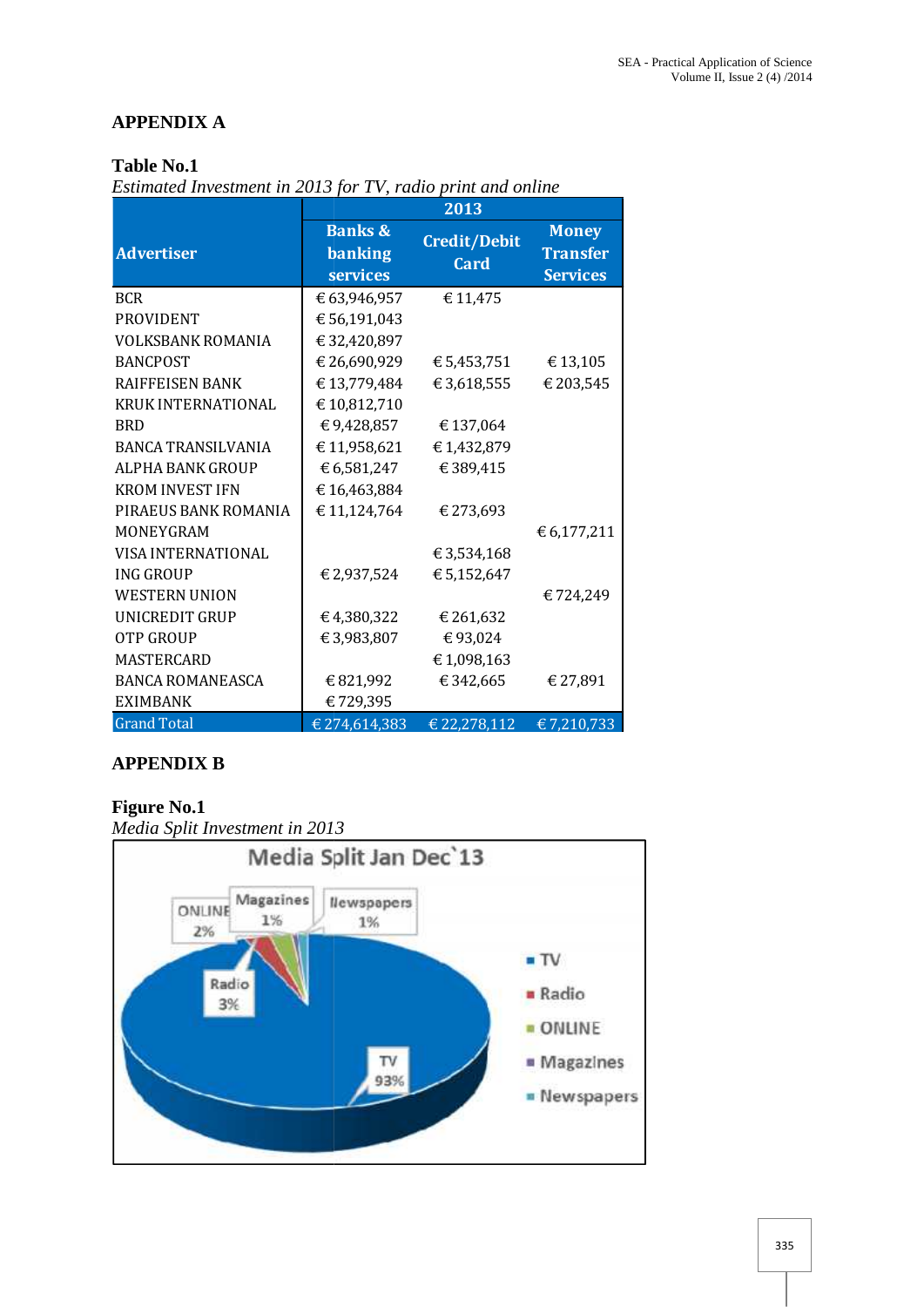### **Figure No. 2** *Top Advertisers – Media Usage*



**Figure No. 3** *Top 10 TV Advertisers (GRP & GRP'30)*

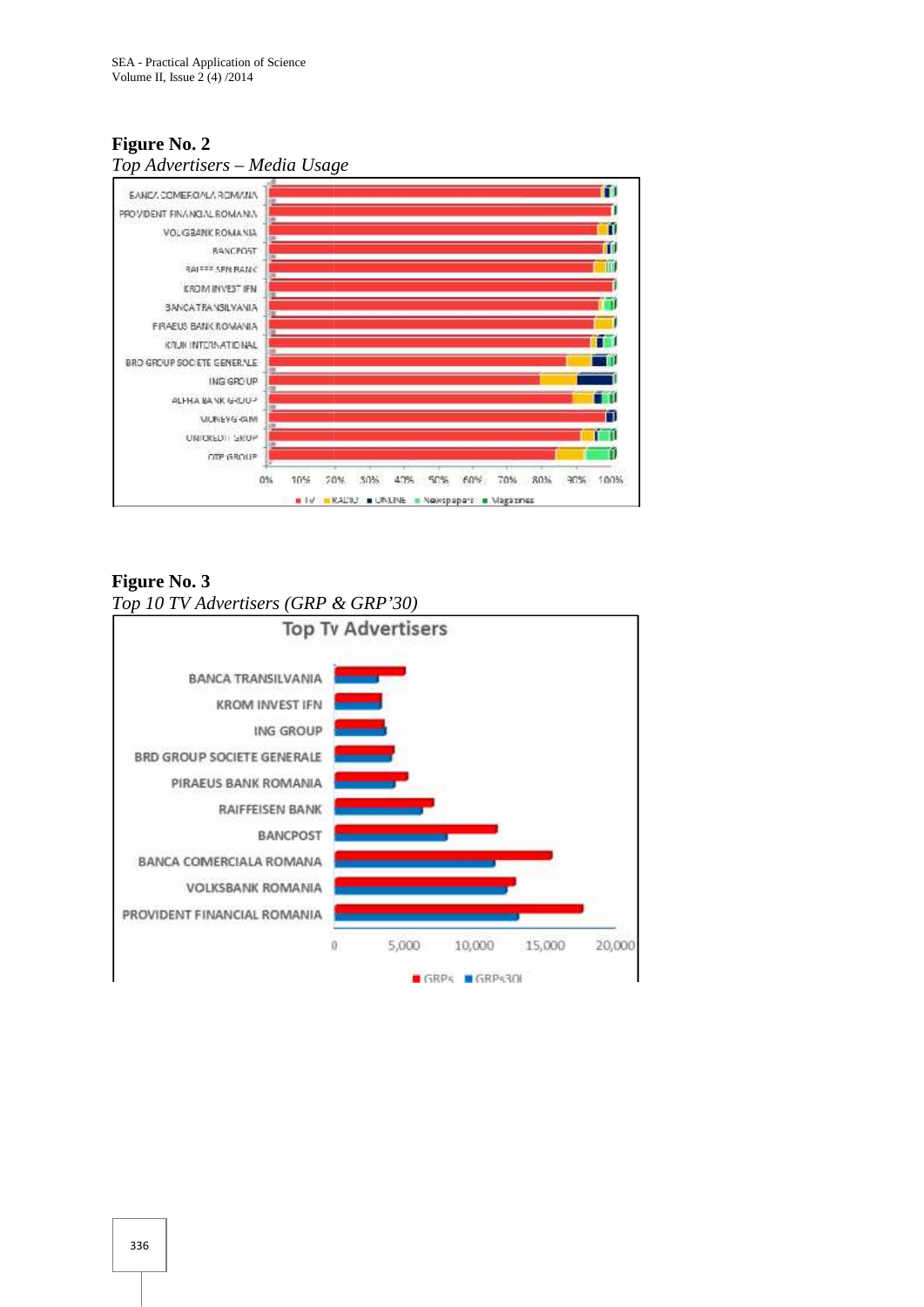

### **Figure No. 4**